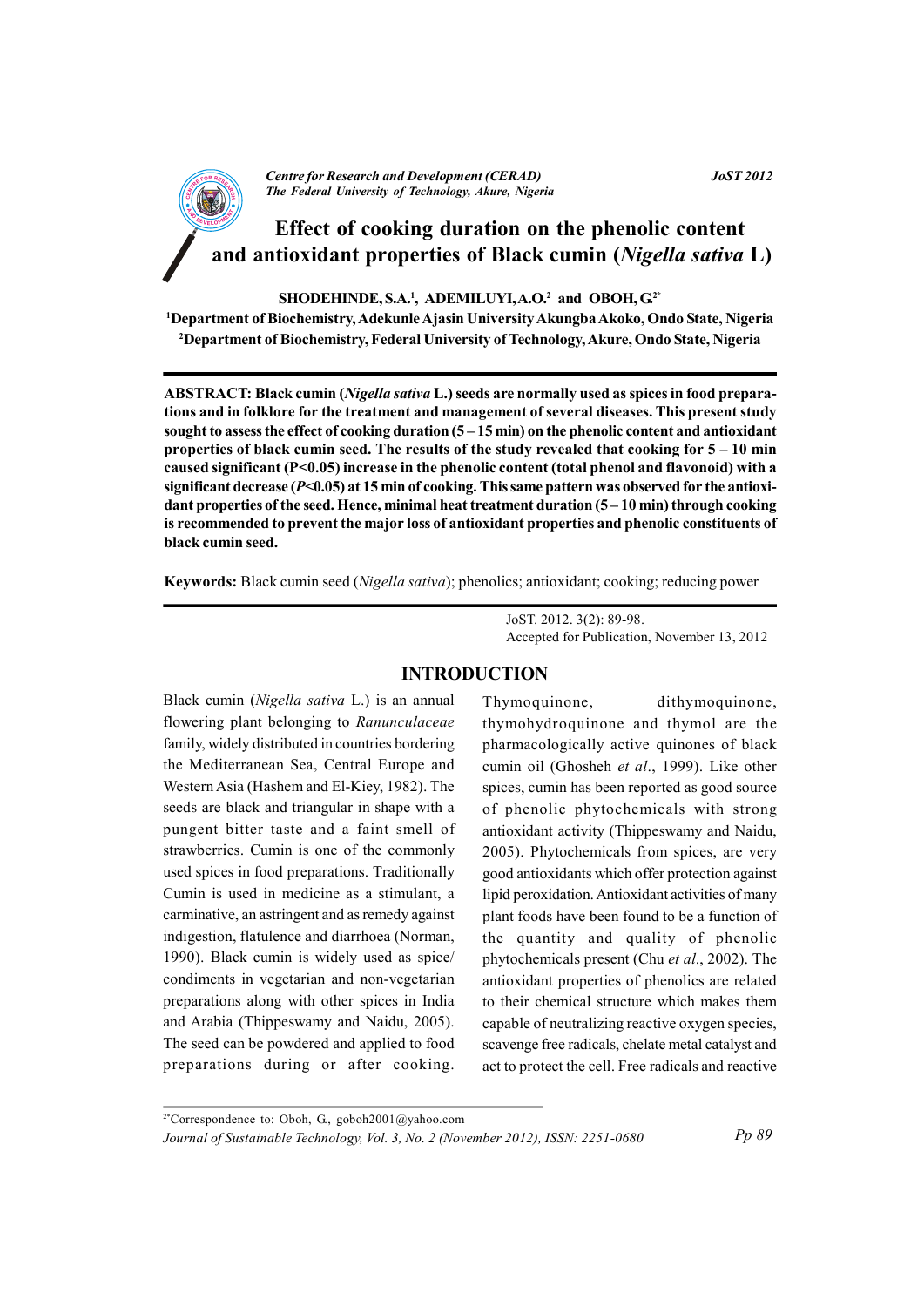oxygen species (ROS) are entire class of highly reactive molecules capable of reacting with almost every known molecule in the biological system in their vicinity. Free radicals damage proteins, cause breakdown of DNA strands and initiate the peroxidation of various compounds. Almost all the vital components of cells are susceptible to damage by free radicals. Free radicals also causes lipid peroxidation which is an autocatalytic mechanism leading to oxidative destruction of cellular membranes (Cheeseman and Slater, 1993). Although extensive studies have been conducted on pharmacological - S.A. Shodehinde, et al.

properties of the essential oil of black cumin and thymoquinone such as; antioxidant activity (Burits and Bucar, 2000), antihypertensive effect (Zaoui et al., 2000) and hepatoprotective properties (Mansour et al., 2001); nevertheless there is still dearth of information on the effect of duration of cooking on the antioxidant properties of black cumin seed. Also, since spices are used as water-extracted paste or dry powder in food preparations (cooked and uncooked), this work was designed to further investigate the effect of cooking on the phenolic content and antioxidant properties of black cumin seed.

## **MATERIALS AND METHODS**

#### **Materials**

Black cumin seeds (Nigella sativa L) were sourced locally from the central market in Kano, Nigeria. The identification and authentication was done at the Department of Biology, Federal University of Technology, Akure, Nigeria. All the chemicals used were of analytical grade, while distilled water was used

### **Methods**

## Sample preparation and aqueous extraction

The seeds were hand-picked to remove dirt and inedible portions. The edible portions were rinsed, sun dried and ground into powder. One gramme of the powdered raw black cumin seed was soaked overnight in 100 ml distilled water. The supernatant was collected and treated as reported in this work. For the cooked samples; 1g of the powdered raw black cumin seed was cooked in 100 ml distilled water in a conical flask with stopper for 5, 10 and 15 min respectively. Thereafter the mixtures were centrifuged at 358g for 10 min and supernatants collected were made up to 100 ml, and later used for further analysis.

#### Determination of total phenol content

The total phenol content was determined on the extracts using the method reported by Singleton et al. (1999). Appropriate dilution of the extracts

(100  $\mu$ ) were oxidised with 2.5 ml of 10% Folin-

Ciocalteau's reagent  $(v/v)$  and neutralised with 2.0 ml of 7.5 % sodium carbonate. The reaction mixture was incubated for 40 min at 45 °C and the absorbance was measured at  $765$  nm (UV  $-$ Spectrophotometer JENWAY 6305). The total phenol content was subsequently calculated as Gallic acid equivalent.

## Determination of total flavonoid content

The total flavonoid content of the extracts were determined using a slightly modified method reported by Meda et al. (2005). Briefly, 0.5 ml of appropriately diluted sample was mixed with 0.5 ml methanol, 50  $\mu$ l of 10 % AlCl<sub>3</sub>, 50  $\mu$ l of 1 M potassium acetate and 1.4 ml water. The mixture was allowed to incubate at room temperature for 30 min. Thereafter, the

absorbance of the reaction mixture was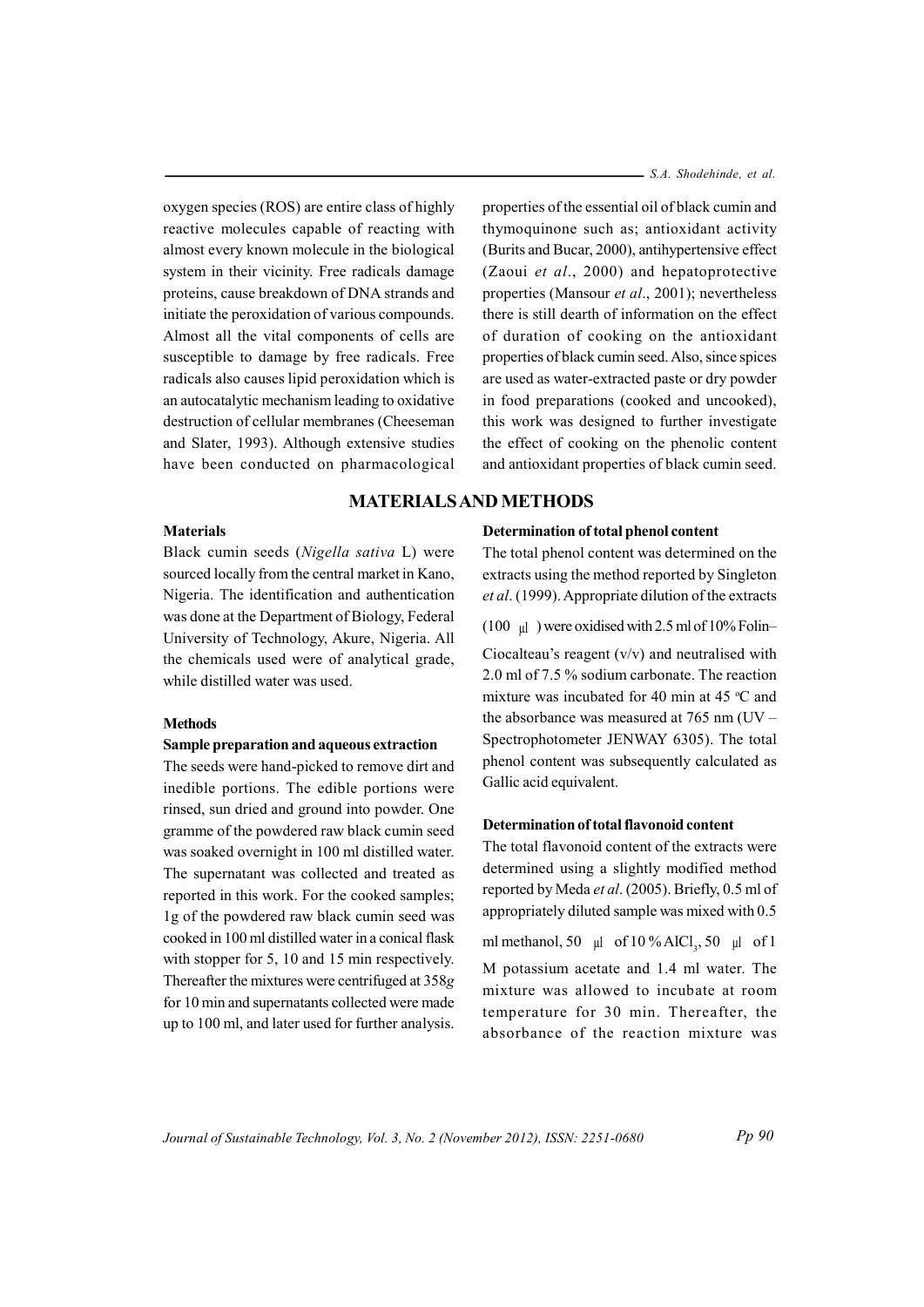subsequently measured at 415 nm  $(UV -$ Spectrophotometer JENWAY 6305). The total flavonoid content was calculated as Ouercetin equivalent.

# $Fe<sup>2+</sup>$  chelation assay

The  $Fe<sup>2+</sup>$  chelating ability of both extracts were determined using a modified method of Minotti and Aust (1987) with slight modification. Freshly prepared 250  $\mu$ l FeSO<sub>4</sub> (150  $\mu$ l) was added to a reaction mixture containing  $168 \text{ ul}$  of 0.1 M Tris-HCl (pH 7.4), 218  $\mu$  saline and the extracts  $(0-25 \text{ }\mu\text{l})$ . The reaction mixture was incubated for 5 min, before the addition of 13  $\mu$ l of 0.25 % 1,10-phenanthroline (w/v). The absorbance was subsequently measured at 510 nm (UV – Spectrophotometer JENWAY 6305). Percentage  $Fe^{2+}$  chelating ability was subsequently calculated.

#### 'OH radical scavenging ability

The ability of the extracts to prevent  $Fe^{2+}/H_{2}O_{2}$ induced decomposition of deoxyribose was carried out using the method of Halliwell and Gutteridge (1981). Briefly, freshly prepared aqueous extract  $(0 - 100 \text{ µ})$  was added to a reaction mixture containing  $120 \text{ ul}$  20 mM deoxyribose, 400  $\mu$ l 0.1 M phosphate buffer, 40  $\mu$ l 20 mM hydrogen peroxide and 40  $\mu$ l 500  $\mu$ M FeSO<sub>4</sub> and the volume was made up to 800 µ with distilled water. The reaction mixture was incubated at 37 °C for 30 min and the reaction was then stopped by the addition of 0.5 ml of 2.8% trichloroacetic acid (TCA), this was followed by the addition of 0.4 ml of 0.6% thiobarbituric acid (TBA) solution. The tubes were subsequently incubated in boiling water for 20 min. The absorbance was read at 532 nm (UV - Spectrophotometer JENWAY 6305). Percentage **ÿ**OH scavenging ability was subsequently calculated.

# 2,2-azinobis(3-ethylbenzo-thiazoline-6sulfonate) ABTS<sup>+</sup> scavenging ability

The ABTS $\ddot{\mathbf{v}}^+$  scavenging ability of the extracts was determined according to the method described by Re et al., (1999). ABTS<sup>\*+</sup> was generated by reacting an ABTS aqueous solution (7 mM) with  $K_S S_O$  (2.45 mM, final concentration) in the dark for 16 h and adjusting the Absorbance at 734 nm to 0.700 with ethanol. Appropriate dilution  $(0.2 \text{ ml})$  of the extract was added to 2.0 ml ABTS $\ddot{y}$ <sup>+</sup> solution and the absorbance were read at 734 nm ( $UV -$ Spectrophotometer JENWAY 6305) after 15 min. Trolox was used as the standard and subsequently, total antioxidant capacity was calculated as trolox equivalent (TEAC).

#### Determination of reducing power

The reducing property of the extracts was determined by assessing the ability of the extract to reduce FeCl, solution as described by Oyaizu  $(1986)$ . A 2.5 ml aliquot was mixed with 2.5 ml of 200 mM sodium phosphate buffer (pH 6.6) and 2.5 ml of 1% potassium ferricyanide. The mixture was incubated at 50 °C for 20 min and then 2.5 ml of 10 % trichloroacetic acid was added. This mixture was centrifuged at  $358$  g for 10 min. Five milliliter of the supernatant was mixed with an equal volume of water and 1 ml of 0.1% ferric chloride was added. The absorbance was read at 700 nm (UV-Spectrophotometer JENWAY 6305). Ascorbic acid was used as standard reducing agent and ferric reducing power (AAE) was subsequently calculated as ascorbic acid equivalent.

## Data analysis

The results of the three replicate experiments were pooled and expressed as mean  $\pm$  standard deviation. One-way analysis of variance (ANOVA) was carried out and significance was accepted at  $P < 0.05$ .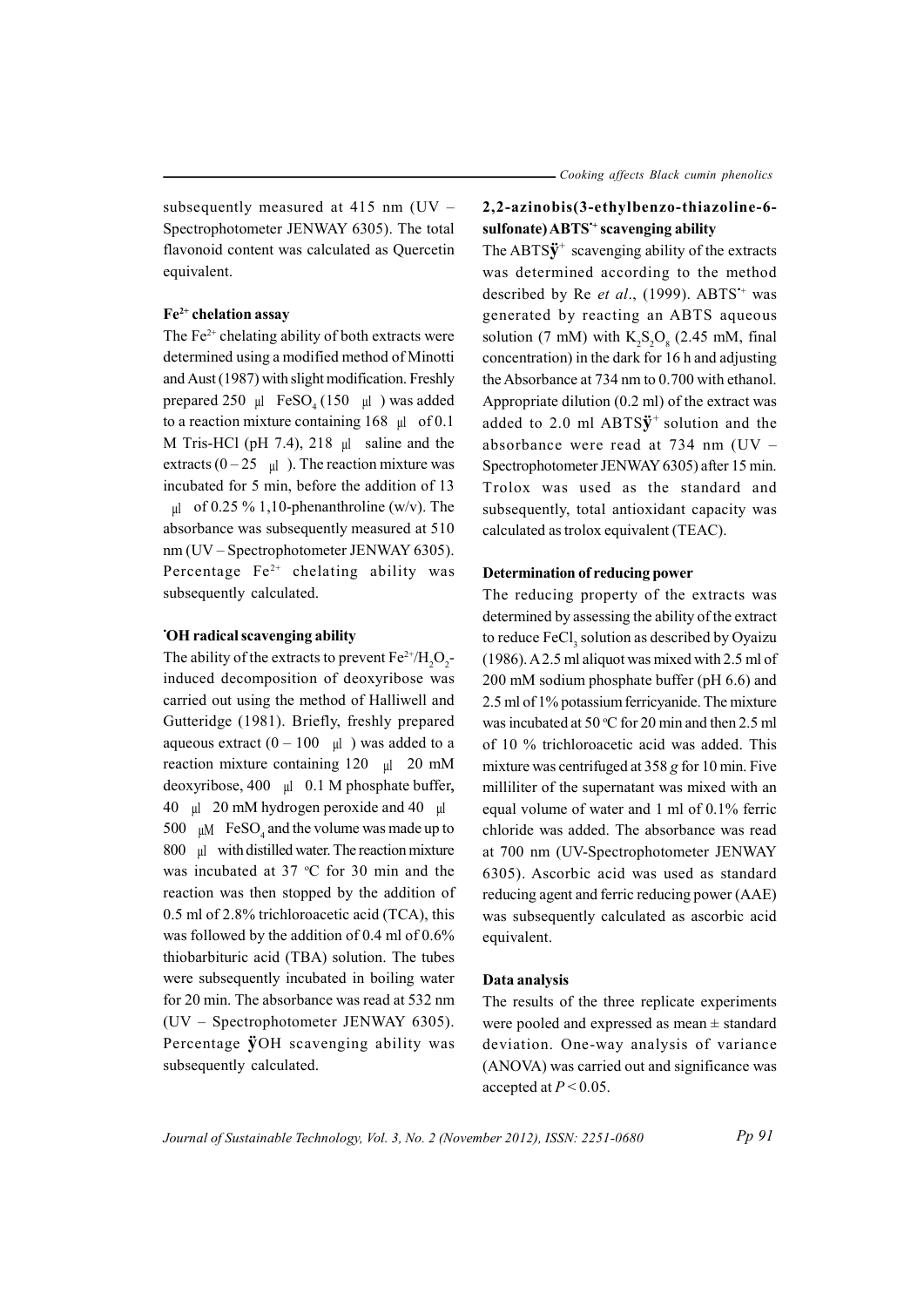### **RESULTS AND DISCUSSIONS**

Black cumin seed is a popular spice used as flavour enhancer and in folk medicine for the management of several degenerative diseases. Its role in human nutrition and health could be because of its biological active phytochemicals that may have antioxidant activities. The total extractable phenolic compound of black cumin seed is presented in table 1. The values ranged from 205.81 mg/100g (raw extract) to 240.81 mg/ 100g (10 min cooked extract). The total phenolic content of the black cumin seed increased in the order raw  $\leq$  5 min cooked  $\leq$  10 min cooked. This is an indication that cooking caused a significant increase in the total phenol content of black cumin seed and it is in agreement with the report of Oboh (2005) where increase in the phenolic content of vegetables were observed after blanching. However, there was a significant decrease in the total phenol content of the seed after 10 minutes of cooking (15 min cooked). This finding is consistent with that of Amin et al. (2006) on phenolic content of raw and blanched Amaranthus specie. Nevertheless, the values recorded are lower than that of aqueous extracts of cumin and bitter cumin (Thippeswamy and Naidu, 2005).

Also, the total flavonoid content of the seed (Table 1) revealed that cooking caused a

significant increase in the flavonoid content from 10.96 mg/100g (raw extract) to 36.47 mg/100g (10 min cooked extract) and a significant ( $P<0.05$ ) decrease  $(21.23 \text{ mg}/100 \text{g})$  after 10 minutes of cooking (15 min cooked). The pattern observed for the total flavonoid content of the seed is in agreement with that of total phenolic content where significant  $(P<0.05)$  decrease was observed after 10 minutes of cooking. Food processing techniques have been reported to influence phenolic content of plant foods (Oboh, 2005). Ismail et al.  $(2004)$  reported that heat treatment caused a marked reduction in the total phenolic contents of some vegetables. Phenolic compounds have been shown to be responsible for the antioxidant activity of plant materials (Rice-Evans et al., 1996).

Prevention of the chain initiation step by scavenging various reactive species such as free radicals is considered an important antioxidant mode of action (Dastmalchi et al., 2007). Therefore, the free radical scavenging ability of the black cumin extracts was studied using a moderately stable nitrogen-centered radical species; ABTS<sup>+</sup> (Re et al., 1999). The ABTS radical based model of free radical scavenging ability has the advantage of being more versatile

| Time period                  | Raw                      | 5 min cooked             | 10 min cooked            | 15 min cooked             |
|------------------------------|--------------------------|--------------------------|--------------------------|---------------------------|
| Total phenol<br>(mg/100g)    | $205.81^{d} \pm 7.31$    | $220.31^b \pm 4.95$      | $240.81^a \pm 8.00$      | $216.74^{\circ} \pm 6.50$ |
| Total flavonoid<br>(mg/100g) | $10.96^{\circ} \pm 0.48$ | $32.88^{\circ} \pm 1.45$ | $36.47^{\circ} \pm 0.73$ | $21.23^{\circ} \pm 1.40$  |

Table 1: Effect of cooking time  $(5-15 \text{ min})$  on the total phenol and total flavonoid content of black cumin seed

Values represent mean  $\pm$  standard deviation of triplicate experiments

Values with the same superscript letters along the same column are not significantly  $(P<0.05)$  different.

Journal of Sustainable Technology, Vol. 3, No. 2 (November 2012), ISSN: 2251-0680

 $Pp92$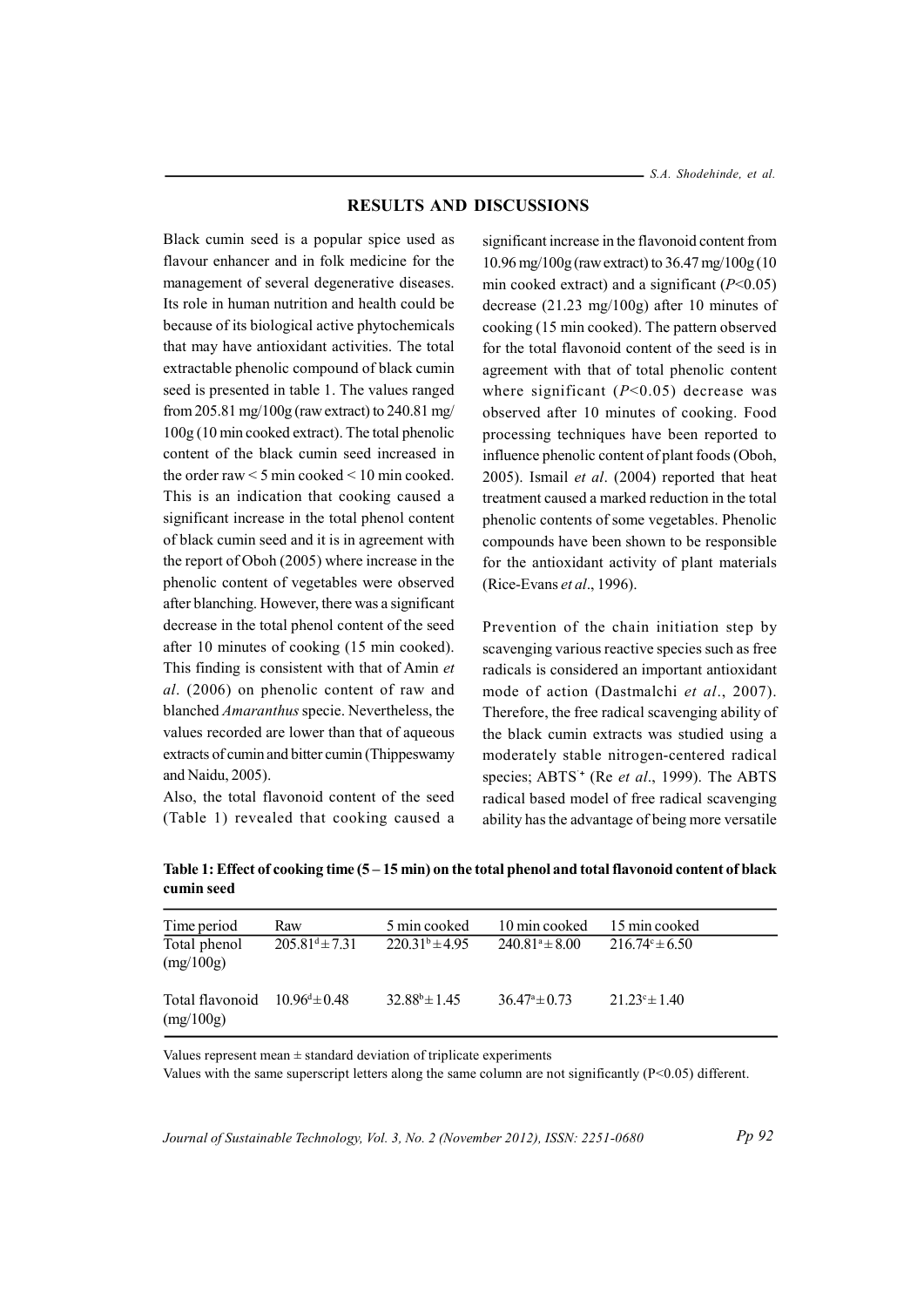

Figure 1: Effect of cooking time  $(5-15 \text{ min})$  on the total antioxidant capacity of Black Cumin seed

due to minimal spectral interference as the absorption maximum used is 760 nm, a wavelength not normally encountered with natural products (Re et al., 1999). ABTS<sup>+</sup> scavenging ability reported as TROLOX equivalent antioxidant capacity (TEAC) is presented in Figure 1. The result revealed that cooking for 5 and 10 min caused no significant increase in the radical scavenging ability (2.29) and  $2.24 \text{ mmol}/100g$  respectively) when compared with the raw seed  $(2.16 \text{ mmol}/100 \text{g})$ . However, a significant ( $P<0.05$ ) decrease in the radical scavenging ability was observed after 15 min. The trend in the ABTS<sup>+</sup> scavenging ability of extracts also agreed with the phenolic contents. Findings have shown that total antioxidant activity of plant foods is a function of their phenolic content, hence, the decrease in the ABTS<sup>+</sup> scavenging ability of the extract after cooking for 10 minutes suggests reduction in the phenolic contents.

The ability to chelate and deactivate transition metals, prevent such metals from participating in the initiation of lipid peroxidation and

oxidative stress through metal catalysed reaction is considered one of the mechanism through which phenolics exhibit their antioxidant activity (Oboh et al., 2007). The  $Fe^{2+}$  chelating ability (Figure 2) of the black cumin seed extracts increased from 38.07% (raw) to 60.65% (10 min cooked) at the concentration tested (2.17 mg/ ml), however at 15 min, a significant ( $P<0.05$ ) decrease in the  $Fe<sup>2+</sup>$  chelating ability was observed. This is in agreement with the phenolic content (total phenol and flavonoid) of the black cumin seed as influenced by the cooking time. Findings have shown that antioxidant capacity of plant food is a function of their phenolic content (Chu et al., 2002), hence, the observed decrease in the  $Fe<sup>2+</sup>$  chelating ability of the black seed extracts cooked at 15 minutes of cooking. Nevertheless, the  $Fe^{2+}$  chelating ability of the extracts fall within that reported for hot pepper (Oboh et al., 2007). Iron, an essential metal for normal cellular physiology, had been implicated in cellular injury (when in excess), because it plays a catalytic role in the initiation of free radical reactions. The mechanism by which iron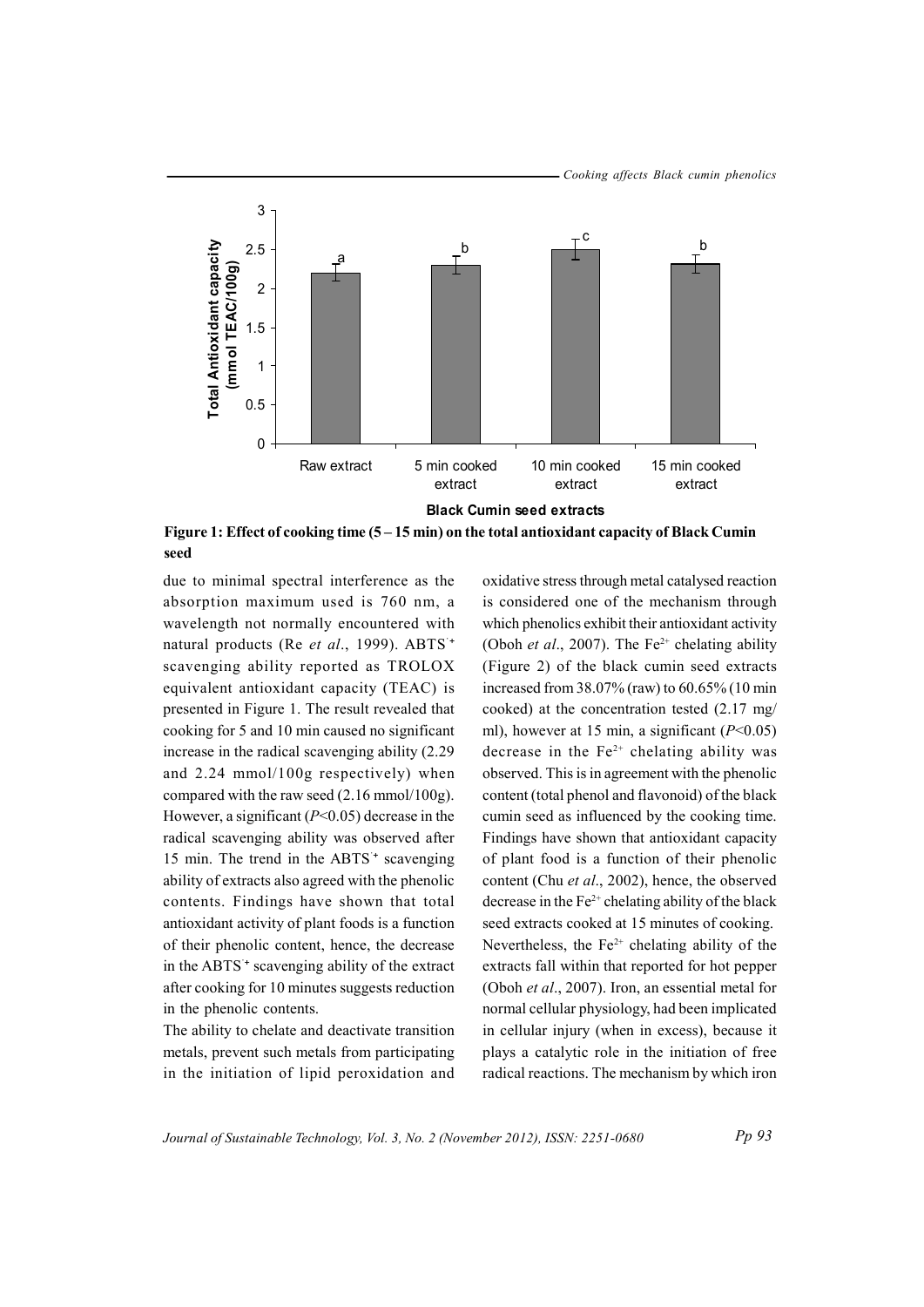



#### Figure 2: Effect of cooking time  $(5-15 \text{ min})$  on the Fe<sup>2+</sup> chelating ability of Black Cumin seed

can cause this deleterious effect is that  $Fe^{2+}$  can react with hydrogen peroxide  $(H<sub>2</sub>O<sub>2</sub>)$  to produce the hydroxyl radical ('OH) via the Fenton reaction (Fraga and Oteiza, 2002). Oboh et al. (2007) reported that  $Fe^{2+}$  chelation may be part of the mechanism by which plant polyphenols prevents  $Fe^{2+}$  – induced lipid peroxidation in tissues and oxidative stress mediated by iron overloads. The high  $Fe^{2+}$  - chelating ability of black cumin could be of immense importance in the protection against oxidative stress, because it is usually too late to attempt to use 'OH scavengers for therapeutic purposes, due to extreme high reactivity of hydroxyl radicals towards most biomolecules and would require unreasonably high concentrations of intercepting scavengers to neutralize the biomolecules of interest. These very high concentrations of scavengers are difficult to achieve in vivo. Consequently, they are not likely to be used for therapeutic purposes,

thereby making  $Fe^{2+}$  chelators a better therapeutic alternative (Bayir et al., 2006).

The 'OH scavenging ability of the black cumin seed extracts is as presented in Figure 3. The results revealed that cooking for both 5 and 10 min caused a significant ( $P<0.05$ ) increase in 'OH scavenging ability of the seed ranging from 78.24% to 95.34% respectively, with significant  $(P<0.05)$  reduction at 15 min of cooking. This also agreed with the phenolic content of the seed as affected by cooking. Nevertheless, black cumin seed extracts has a stronger 'OH scavenging ability compared with what was reported for tree pepper (Oboh and Rocha, 2008), and red and green hot pepper (Oboh et al., 2007). OH is a highly reactive ROS usually produced as a result of Fe catalysed reaction (Fenton) (Fraga and Oteiza, 2002). It is capable of attacking most biomolecules e.g.; carbohydrates, DNA, polyunsaturated fatty acids and proteins. The prevention of such deleterious reactions is highly significant in human health.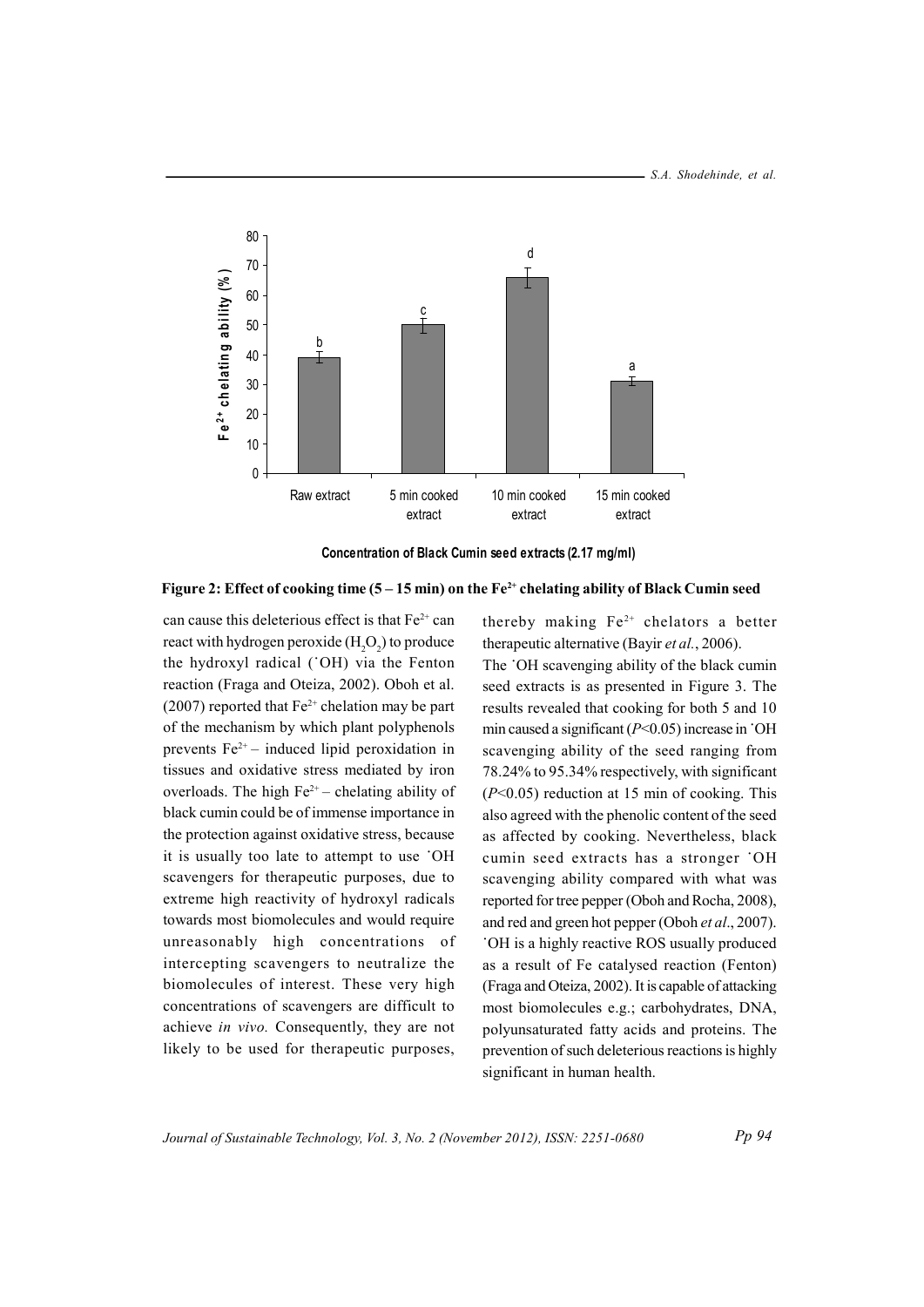

Figure 3: Effect of cooking time (5 – 15 min) on the 'OH scavenging ability of Black Cumin seed

As represented in Figure 4, the reducing power of the black cumin seed extracts as ascorbic acid equivalent (AAE) increased from 0.74 mmol. $AAE/100g$  (raw) to 4.11 mmol. $AAE/100g$ (10 min boiled). However, a significant decrease in the reducing power was observed at 15 min of cooking (0.89 mmol.AAE/100g) and the trend of the reducing power also followed the pattern of the phenolic content where cooking (5 and 10 min) caused significant increase  $(P<0.05)$  and decrease at 15 min of cooking time. Reducing power is a potent antioxidant defense mechanism, which explores the electron and/or hydrogen atom transfer potential of antioxidant molecules. This is based on the ability to reduce  $Fe^{3+}$  to  $Fe^{2+}$ , because, the ferric-to-ferrous iron reduction occurs rapidly with all reductants with half reaction reduction potentials above that of  $Fe^{3+}/Fe^{2+}$ ; the values in the ferric reducing antioxidant properties (FRAP) assay will express the corresponding concentration of electrondonating antioxidants (Halvorsen et al., 2002).

to their phytochemical constituents. Antioxidant activity of phenolic compounds have been linked to its redox properties which allowed them to act as reducing agents, hydrogen donors and singlet oxygen quenchers (Rice-Evans et al., 1996). Antioxidant activities of plant food have been shown to correlate with the phenolic content of the food (Chu et al., 2002). Any process or activities that lead to the reduction of the phenolic content of the food may have a reducing effect on the total antioxidant properties of the food. Different cooking times might have resulted in some loss of antioxidants such as ascorbic acid, Hocopherol and phenolic compounds such as flavonoids. On the other hand, heat also tends to degrade certain compounds with antioxidant properties (Amin and Lee, 2005). The loss in the antioxidant capacity of black cumin seed may be due to

The reducing power of the extracts may be due

losses or degradation of certain types of phenolic compounds or other free radical-scavenger components after cooking for more than 10 minutes.

Journal of Sustainable Technology, Vol. 3, No. 2 (November 2012), ISSN: 2251-0680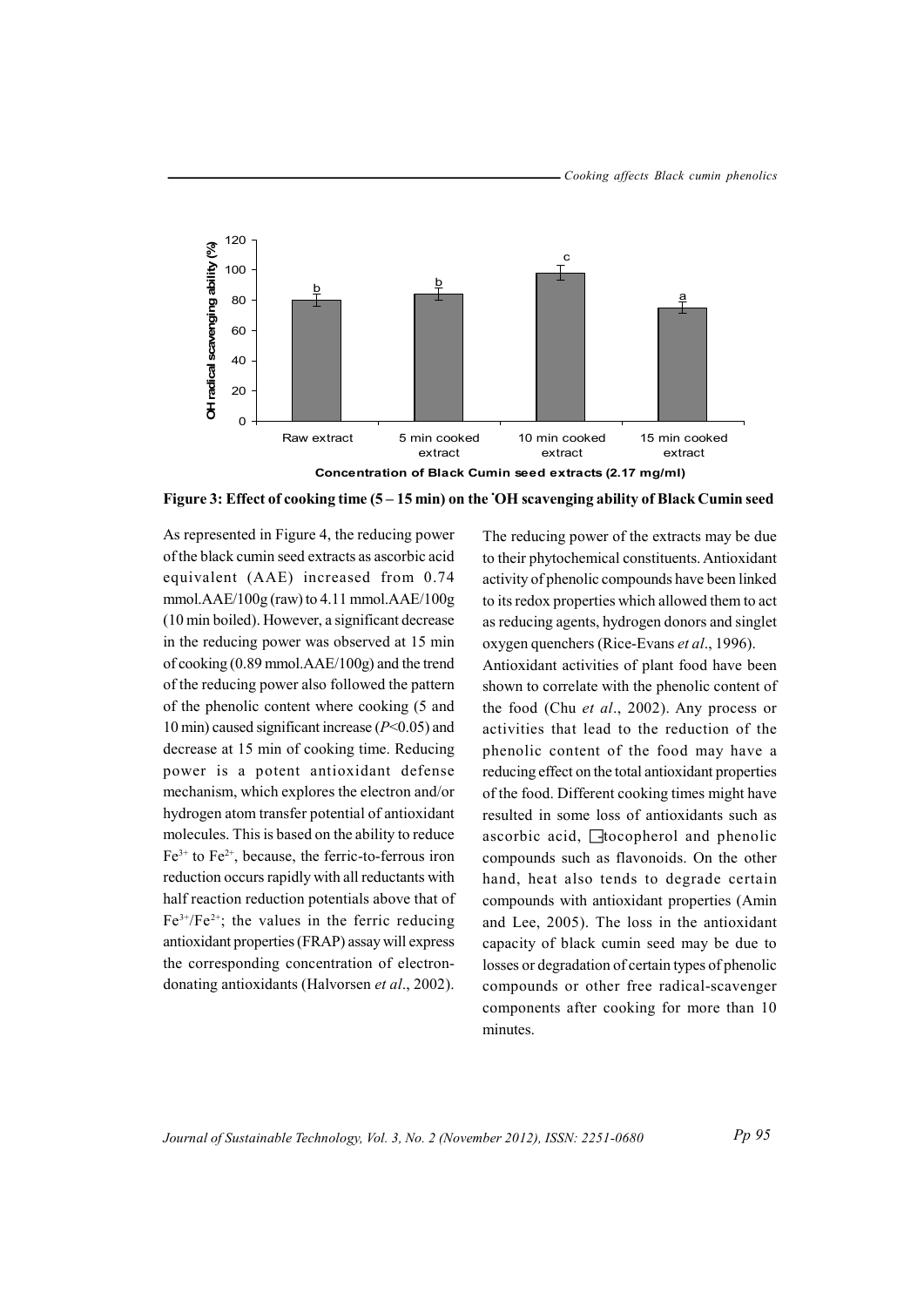

Figure 4: Effect of cooking time (5 – 15 min) on the Reducing power of Black Cumin seed

## **CONCLUSION**

Cooking for few minutes  $(5 – 10 \text{ min})$  considerably increased the phenolic content (total phenol and total flavonoid content) and antioxidant properties of black cumin seed. However, cooking for 15 min caused a negative effect on the phenolic content and a reduction in the antioxi-

dant properties. Thus, minimal heat treatment duration  $(5 - 10 \text{ min})$  through cooking is recommended to prevent the major loss of antioxidant properties and phenolic content of black cumin seed.

## **REFERENCES**

- AMIN, I. and LEE, W.Y. (2005). Effect of different blanching times on antioxidant properties in selected cruciferous vegetables. Journal of the Science of Food and Agriculture, 85:2314-2320
- AMIN, I., NORAZAIDAH, Y. and EMMY HAINIDA, K.I. (2006). Antioxidant activity and phenolic content of raw and blanched Amaranthus species. Food Chemistry, 94:47-52
- BAYIR, H., KOCHANEK, P.M. and KAGAN V.E. (2006). Oxidative stress in immature brain after traumatic brain injury. Developmental Neurosciences, 28:420-431.
- BURITS, M. and BUCAR, F. (2000). Antioxidant activity of Nigella sativa essential oil. Phytotherapy Research, 14:323-328
- CHEESEMAN, K.H. and SLATER, T.F. (1993). An introduction to free radical biochemistry. British Medical Bulletin, 49: 481-493.
- CHU, Y., SUN, J., WU, X. and LIU, R.H. (2002). Antioxidant and antiproliferative activity of common vegetables. Journal of Agricultural and Food Chemistry, 50:6910-6916
- DASTMALCHI, K., DORMAN, H.J.D., KOSAR, M. and HILTUNEN, R. (2007). Chemical composition and in vitro antioxidant evaluation of a water soluble Moldavian

Journal of Sustainable Technology, Vol. 3, No. 2 (November 2012), ISSN: 2251-0680

P<sub>p</sub> 96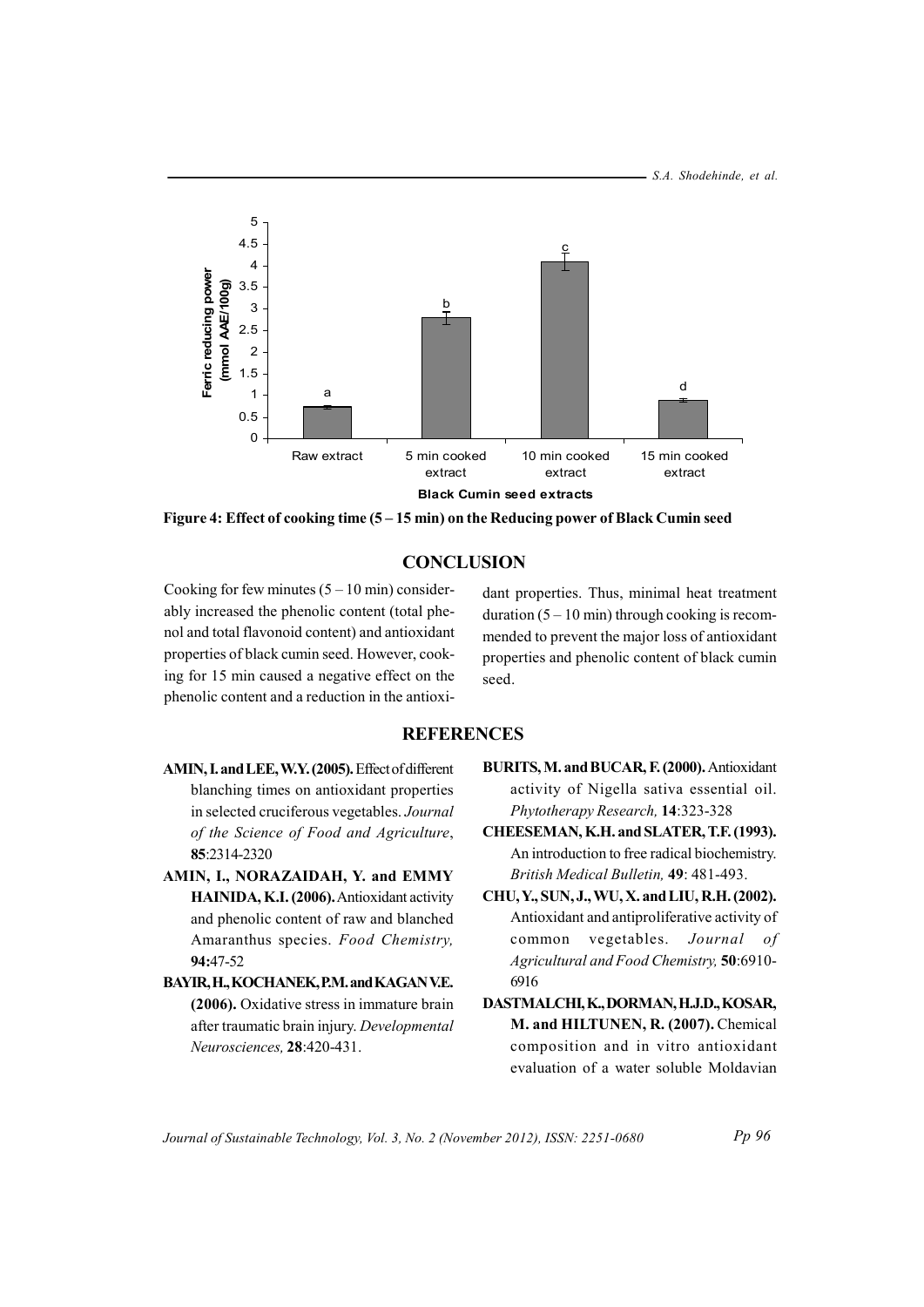balm (Dracocephalum moldavica L.) extract. Lebensmittel Wissenschaft und Technologie/Food Science and Technology 40; 239 - 248

- FRAGA, C.G. and OTEIZA, P.I. (2002). Iron toxicity and antioxidant nutrients. Toxicology, 180:23-32
- GHOSHEH, O.A., HOUDI, A.A. and CROOKS, P.A. (1999). High performance liquid chromatographic analysis of the pharmacologically active quinones and related compounds in the oil of the black seed (Nigella sativa L.). Journal of Pharmaceutical and Biomedical Analysis 19(5):  $757 - 762$ .
- HALLIWELL, B. and GUTTERIDGE, J.M.C. (1981). Formation of a thiobarbituric-acidreactive substance from deoxyribose in the presence of iron salts: The role of superoxide and hydroxyl radicals. FEBS Letter 128:347 - 352.
- HALVORSEN, B.L., HOLTE, K., MYHRSTAD, M.C.W., BARIKMO, I., HVATTUM, E., REMBERG S.F., WOLD, A.B., HAFFNER, K., BAUGERØD, H., ANDERSEN, L.F., MOSKAUG, J.Ø., JACOBS, D.R. and BLOMHOFF, R. (2002). A systematic screening of total antioxidants in dietary plants. Journal of Nutrition, 132:461-471
- HASHEM, F.M. and EL-KIEY, M.A. (1982). Nigella sativa seeds of Egypt. Journal of Pharmaceutical Sciences of the United Arab Republic, 3:121-133.
- ISMAIL, A., MARJAN, Z.M. and FOONG C.W. (2004). Total antioxidant activity and phenolic content in selected vegetables. Food Chemistry, 87:581-586.
- MANSOUR, M.A., GINAWI, O.T., EL-HADIYAH, T, EL-KHATIB, A.S, AL-SHABANAH, O.A., and AL-SAWAF, H.A (2001). Effect of volatile oil constituents of Nigella sativa

tetrachloride-induced  $\alpha$ n carbon hepatotoxicity in mice: Evidence for antioxidant effects of Thymoquinone. Research Communications in Molecular Pathology and Pharmacology, 110:239-251

- MEDA, A., LAMIEN, C.E., ROMITO, M., MILLOGO, J. and NACOULMA, O.G. (2005). Determination of the total phenolic, flavonoid and proline contents in Burkina Fasan honey, as well as their radical scavenging activity. Food Chemistry, 91: 571-577
- MINOTTI, G. and AUST, S.D. (1987). An investigation into the mechanism of citrate-Fe<sup>2+</sup>-dependent lipid peroxidation. Free Radical Biology and Medicine, 3:379-387.
- NORMAN, J. (1990). The complete book on spices. Doerling Kindersley, London,  $34-$ 38.
- OBOH, G, PUNTEL, R.L. and ROCHA, J.B.T. (2007). Hot pepper (Capsicum annuum, Tepin & Capsicum chinese, Habanero) prevents  $Fe<sup>2+</sup>$ -induced lipid peroxidation in Brain-in vitro. Food Chemistry, 102:178-185.
- OBOH, G (2005). Effect of blanching on the antioxidant property of some tropical green leafy vegetables. Lebensmittel Wissenschaft und Technologie/Food Science and Technology 38: 513 - 517.
- OBOH, G. and ROCHA J.B.T. (2008). Water extractable phytochemicals from Capsicum *pubescens* (tree pepper) inhibit lipid peroxidation induced by different prooxidant agents in brain: in vitro. European Food Research and Technology, 226: 707 -713.
- OYAIZU, M. (1986). Studies on products of browning reaction: antioxidative activity of products of browning reaction prepared from glucosamine. Japanese Journal of Nutrition, 44: 307 - 315

Journal of Sustainable Technology, Vol. 3, No. 2 (November 2012), ISSN: 2251-0680